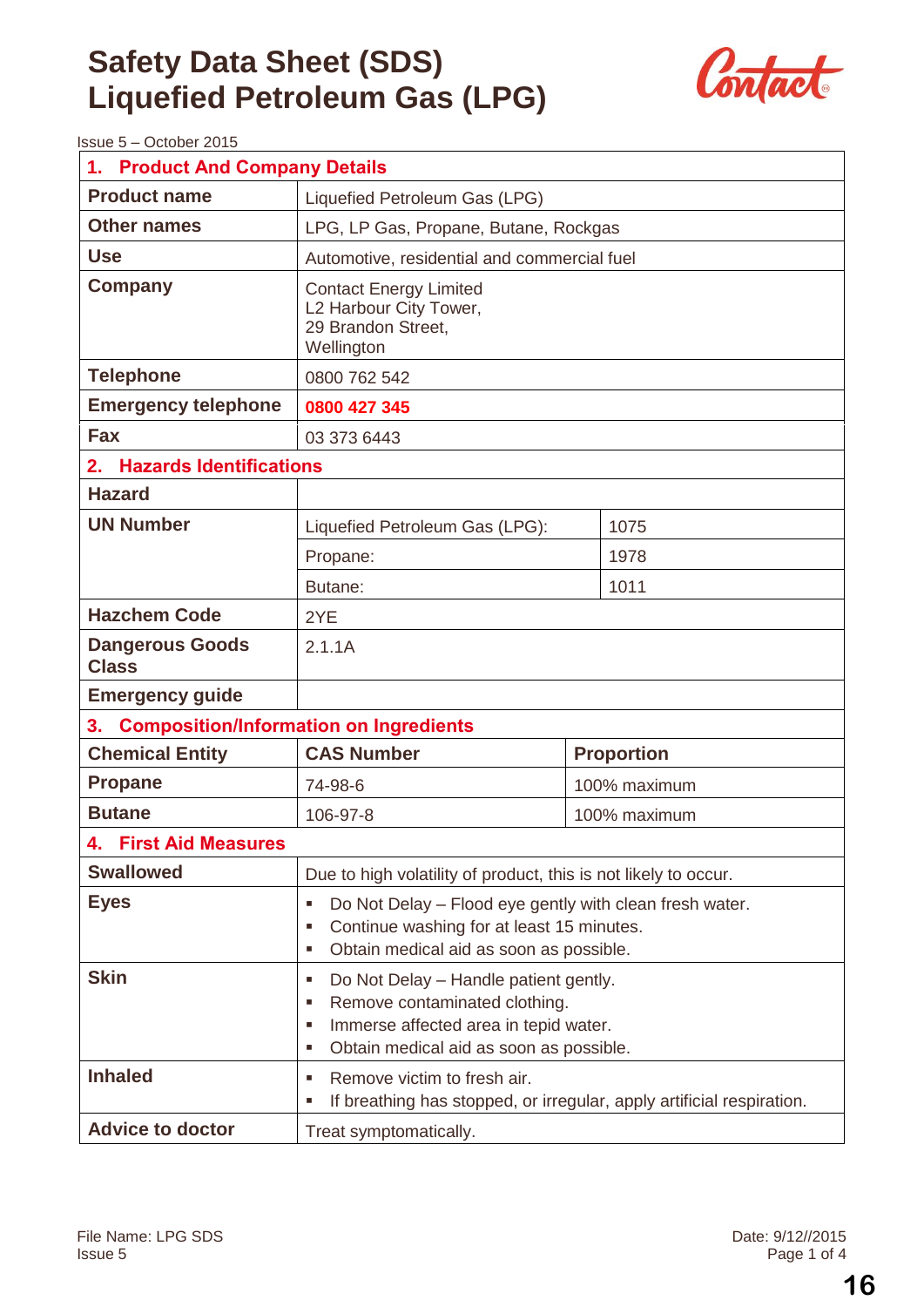

Issue 5 – October 2015

| <b>Fire Fighting Measures</b><br>5.                                                                                                                                                                                                                                                                                                                                                         |                                                                                                                                                                                                                                                                                                                                                                                                                                                     |  |
|---------------------------------------------------------------------------------------------------------------------------------------------------------------------------------------------------------------------------------------------------------------------------------------------------------------------------------------------------------------------------------------------|-----------------------------------------------------------------------------------------------------------------------------------------------------------------------------------------------------------------------------------------------------------------------------------------------------------------------------------------------------------------------------------------------------------------------------------------------------|--|
| <b>Fire/Explosion hazard</b>                                                                                                                                                                                                                                                                                                                                                                | $\blacksquare$<br>Evacuate area, remove ignition sources.<br>Cut off gas supply if safe to do so - Do NOT endanger life.<br>п<br>Do NOT extinguish fire – allow gas to burn out.<br>в<br>Use water to keep vessels cool.<br>Note: If ignition has occurred and water is not available, the tank<br>metal may weaken from the heat and explode. The area should be<br>evacuated immediately and emergency services notified from a safe<br>location. |  |
| <b>Combustion products</b>                                                                                                                                                                                                                                                                                                                                                                  | Carbon dioxide, water vapour, traces of carbon monoxide and<br>nitrogen oxides.<br>Fumes, smoke, carbon monoxide and aldehydes can be formed<br>during incomplete combustion.<br>Note: Fire fighters may need self-contained breathing apparatus.                                                                                                                                                                                                   |  |
| <b>Accidental Release Measures</b><br>6.                                                                                                                                                                                                                                                                                                                                                    |                                                                                                                                                                                                                                                                                                                                                                                                                                                     |  |
| <b>Spills and disposal</b>                                                                                                                                                                                                                                                                                                                                                                  | No smoking or naked flames within 50 meters.<br>F<br>Move people from immediate area, keep upwind.<br>п<br>Contact fire service.<br>$\blacksquare$<br>Stop flow of gas/liquid if safe to do so.<br>٠<br>Spray water to disperse gas cloud but avoid spraying water directly<br>on leaking container as this may increase leakage.<br>Prevent spillage from spreading or entering underground drains by<br>п<br>blocking with sand or earth.         |  |
| 7.<br><b>Handling and Storage</b>                                                                                                                                                                                                                                                                                                                                                           |                                                                                                                                                                                                                                                                                                                                                                                                                                                     |  |
| Details contained in the:<br>Hazardous Substances and New Organisms Act (HSNO)<br>ш<br><b>Hazardous Substances Regulations</b><br>п<br>NZS 5433 Transport of Dangerous Goods on Land<br>ш<br>relevant LPGA Codes of Practice<br>ш<br>AS/NZS 1596 Storage and Handling of LP Gas.<br>Note: Keep cylinders in an upright position and away from heat sources. Keep closed when not in<br>use. |                                                                                                                                                                                                                                                                                                                                                                                                                                                     |  |
| <b>Exposure Controls/Personal Protection</b><br>8.                                                                                                                                                                                                                                                                                                                                          |                                                                                                                                                                                                                                                                                                                                                                                                                                                     |  |
| Workplace exposure standard (DOL 2013):<br>Propane is a simple asphyxiant and displaces oxygen from air. It presents an explosion hazard.<br>Butane TWA 800 ppm, 1900 mg/m <sup>3</sup>                                                                                                                                                                                                     |                                                                                                                                                                                                                                                                                                                                                                                                                                                     |  |
| <b>Engineering controls</b>                                                                                                                                                                                                                                                                                                                                                                 |                                                                                                                                                                                                                                                                                                                                                                                                                                                     |  |
| <b>Ignition sources</b>                                                                                                                                                                                                                                                                                                                                                                     | Follow procedures to avoid static discharges.<br>п<br>Use only intrinsically safe communication equipment (e.g. do not<br>use mobile phones and pagers).<br>Use non-spark generating tools (intrinsically safe) and flameproof<br>ш<br>equipment.                                                                                                                                                                                                   |  |
| <b>Ventilation</b><br>File Name: LPG SDS                                                                                                                                                                                                                                                                                                                                                    | Maintain adequate ventilation.<br>Note: LP Gas appliances can be hazardous when used in a poorly<br>ventilated room.<br>Date: 9/12//2015                                                                                                                                                                                                                                                                                                            |  |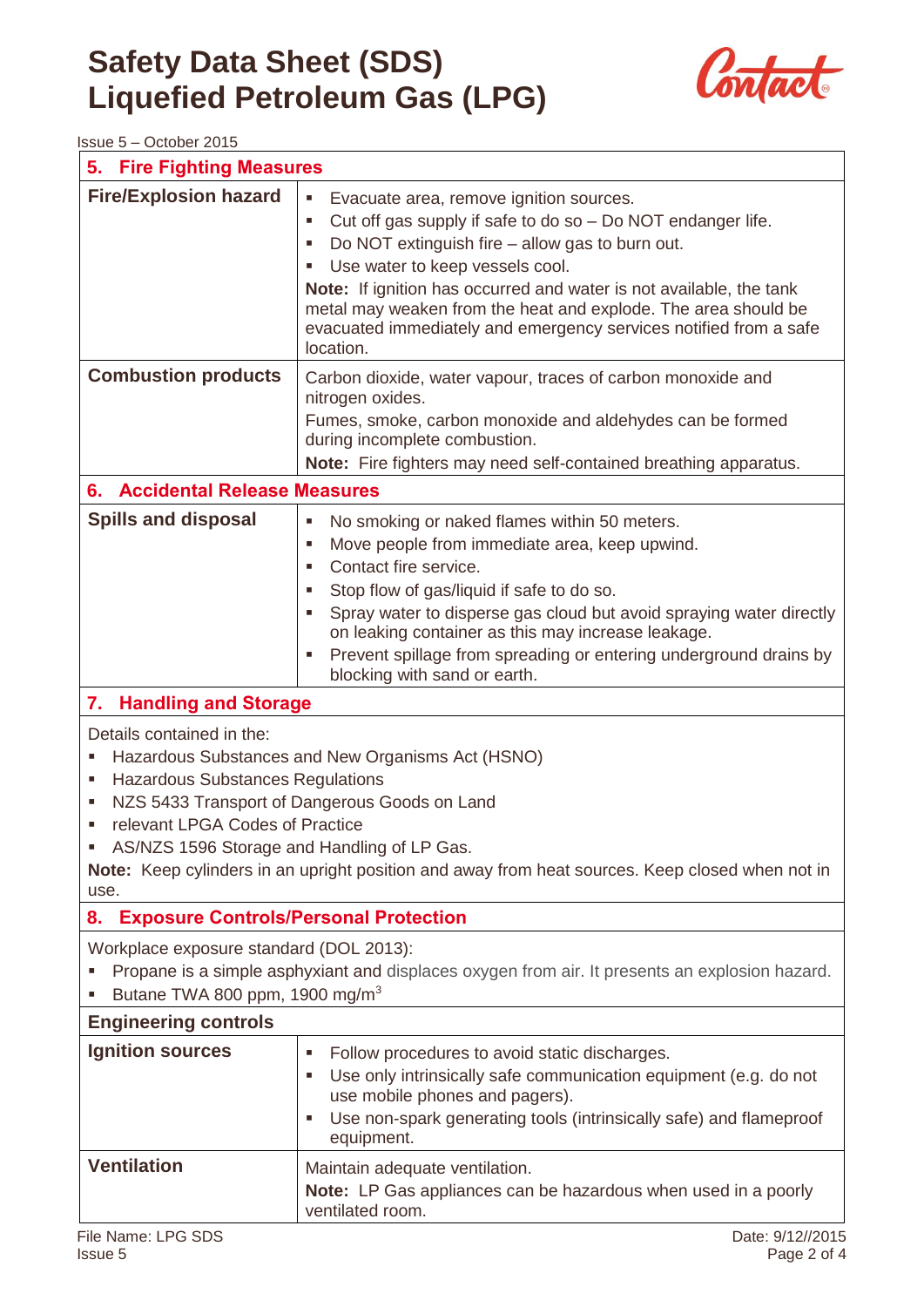

Issue 5 – October 2015

| <b>Usage</b>                                                                                                                                                           | In applications other than as a forklift cylinder, all cylinders should<br>٠<br>be used in the upright position.<br>Use only equipment approved for LP Gas installations and install<br>$\blacksquare$<br>in accordance with HSNO, the relevant LPGA Codes of Practice |                                                                 |                 |                      |
|------------------------------------------------------------------------------------------------------------------------------------------------------------------------|------------------------------------------------------------------------------------------------------------------------------------------------------------------------------------------------------------------------------------------------------------------------|-----------------------------------------------------------------|-----------------|----------------------|
|                                                                                                                                                                        |                                                                                                                                                                                                                                                                        | and/or AS/NZS 1596:2008                                         |                 |                      |
| <b>Personal protection</b>                                                                                                                                             |                                                                                                                                                                                                                                                                        |                                                                 |                 |                      |
| To protect against accidental release of pressurised LPG:<br>Thermal insulating gloves and safety glasses<br>Full anti-static body cover to protect against cold burn. |                                                                                                                                                                                                                                                                        |                                                                 |                 |                      |
| <b>Physical and Chemical Properties</b><br>9.                                                                                                                          |                                                                                                                                                                                                                                                                        |                                                                 |                 |                      |
| <b>Appearance</b>                                                                                                                                                      |                                                                                                                                                                                                                                                                        | Colourless gas, liquid under pressure. Has unpleasant odour.    |                 |                      |
|                                                                                                                                                                        |                                                                                                                                                                                                                                                                        | <b>Propane</b>                                                  | <b>Butane</b>   | <b>LPG (typical)</b> |
| <b>Boiling Point (at</b><br>atmospheric<br>pressure)                                                                                                                   |                                                                                                                                                                                                                                                                        | $-42^{\circ}$ C                                                 | $0^{\circ}$ C   |                      |
| <b>Vapour Pressure</b>                                                                                                                                                 | $-10^{\circ}$ C                                                                                                                                                                                                                                                        | 256 kPa                                                         | $-4$ kPa        | 185 kPa              |
|                                                                                                                                                                        | $0^{\circ}$ C                                                                                                                                                                                                                                                          | 388 kPa                                                         | 40 kPa          | 292 kPa              |
|                                                                                                                                                                        | $10^{\circ}$ C                                                                                                                                                                                                                                                         | 552 kPa                                                         | 95 kPa          | 424kPa               |
|                                                                                                                                                                        | $20^{\circ}$ C                                                                                                                                                                                                                                                         | 757kPa                                                          | 172 kPa         | 593 kPa              |
|                                                                                                                                                                        | $30^{\circ}$ C                                                                                                                                                                                                                                                         | 1004 kPa                                                        | 266 kPa         | 796 kPa              |
| <b>Solubility in Water</b>                                                                                                                                             |                                                                                                                                                                                                                                                                        | 75 mg/l                                                         | 88 mg/l         |                      |
| <b>Specific Gravity</b><br>Liquid (Water = $1$ )                                                                                                                       |                                                                                                                                                                                                                                                                        | 0.508                                                           | 0.573           | 0.537                |
| <b>Specific Gravity Gas</b><br>$(Air = 1)$                                                                                                                             |                                                                                                                                                                                                                                                                        | 1.58                                                            | 2.06            | 1.73                 |
| <b>Flash Point</b>                                                                                                                                                     |                                                                                                                                                                                                                                                                        | $-105^{\circ}$ C                                                | $-60^{\circ}$ C |                      |
| <b>Flammability Limits</b>                                                                                                                                             |                                                                                                                                                                                                                                                                        | $2.2 - 9.5%$                                                    | $1.5 - 9.0\%$   | $2 - 10%$            |
| <b>Auto Ignition</b><br><b>Temperature</b>                                                                                                                             |                                                                                                                                                                                                                                                                        | 468°C                                                           | 430°C           |                      |
| <b>10. Stability and Reactivity</b>                                                                                                                                    |                                                                                                                                                                                                                                                                        |                                                                 |                 |                      |
| Stable under normal ambient conditions of storage and use.<br>٠<br>Avoid heat sources.                                                                                 |                                                                                                                                                                                                                                                                        |                                                                 |                 |                      |
| Can react violently with oxidising agents - Chlorine, pool chlorine or nitric acid.                                                                                    |                                                                                                                                                                                                                                                                        |                                                                 |                 |                      |
| <b>11. Toxicological Information</b>                                                                                                                                   |                                                                                                                                                                                                                                                                        |                                                                 |                 |                      |
| <b>Health effects from acute exposure</b>                                                                                                                              |                                                                                                                                                                                                                                                                        |                                                                 |                 |                      |
| <b>Swallowed</b>                                                                                                                                                       |                                                                                                                                                                                                                                                                        | Due to high volatility of product, this is not likely to occur. |                 |                      |
| <b>Eyes</b>                                                                                                                                                            |                                                                                                                                                                                                                                                                        | Liquid will cause severe damage. Vapour will cause irritation.  |                 |                      |
| <b>Skin</b>                                                                                                                                                            | Vaporising liquid or liquid contact can result in cold burns.                                                                                                                                                                                                          |                                                                 |                 |                      |
| <b>Inhaled</b>                                                                                                                                                         | May cause light-headedness, dizziness and drowsiness.<br>٠                                                                                                                                                                                                             |                                                                 |                 |                      |